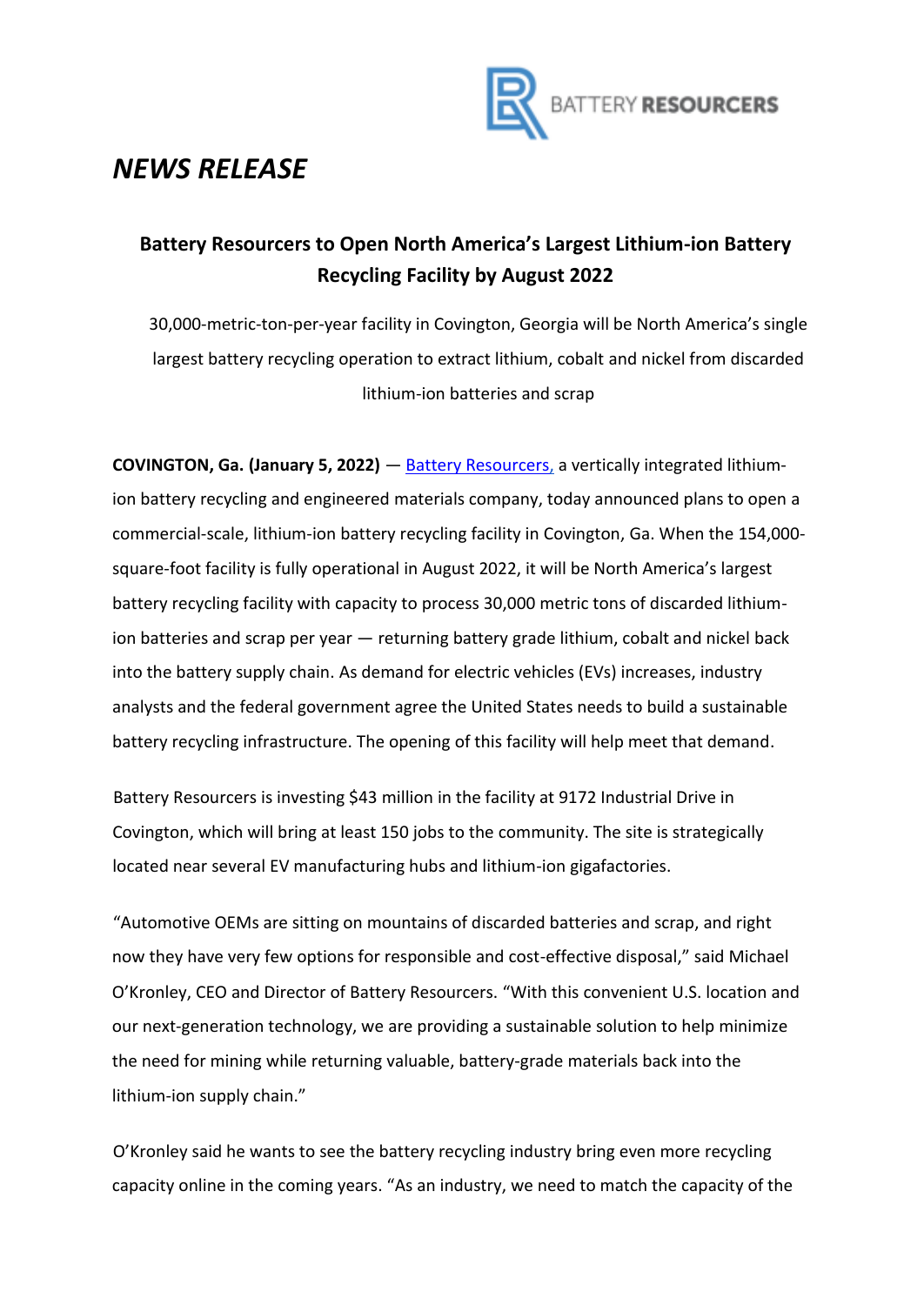gigafactories producing millions of batteries with our own 'gigarecycling' facilities that can recycle millions of batteries. Our Covington facility will be the largest in North America this summer, but we encourage development of recycling facilities even larger than this one. We all win when we prevent batteries from going to landfill."

"This is just the latest job creator to move to Georgia because of our leadership position in the electric vehicle manufacturing space" said Governor Kemp. "I'm proud to welcome Battery Resourcers as they open their state-of-the-art Covington facility. We are honored that they have chosen the Peach State for this milestone business venture and look forward to the opportunities we can create together for hardworking Georgians."

"We know that Battery Resourcers had many options to consider before choosing Georgia as the location for this facility," said Pat Wilson, Commissioner of the Georgia Department of Economic Development. "Georgia offers important assets for business growth, such as our educated workforce, pro-business climate and high quality of life, and we are confident that these qualities – combined with our commitment to sustainability – will contribute to us working in partnership with Battery Resourcers for years to come."

The opening of the Covington facility marks the first phase of Battery Resourcers' strategic expansion. Plans are already in motion to open an additional facility for precursor and cathode-active material production in 2023 using the company's patented Hydro-to Cathode*™* technology. Compared to mining and production of new materials, the Hydro-to Cathode recycling process is 93% cleaner at a 59% lower cost. A recent study published in [the scholarly journal, Joule,](https://doi.org/10.1016/j.joule.2021.09.005) found recycled cathode from the Hydro-to-Cathode process outperforms new cathode materials in terms of cycle life by as much as 53%. The company's long-term plans include opening additional facilities in North America, Europe and Asia to process up to 150,000 metric tons of lithium-ion material globally per year.

Learn more about Battery Resourcers' closed-loop recycling and cathode manufacturing process, the company's unique Hydro-to-Cathode technology and its expansion plans at <https://www.batteryresourcers.com/>

## **ABOUT BATTERY RESOURCERS**

Based in Worcester, Mass., [Battery Resourcers](https://www.batteryresourcers.com/) operates the world's most efficient lithiumion battery recycling process. Unlike other battery recycling companies, Battery Resourcers offers a fundamentally new approach to lithium-ion battery manufacturing, starting with a